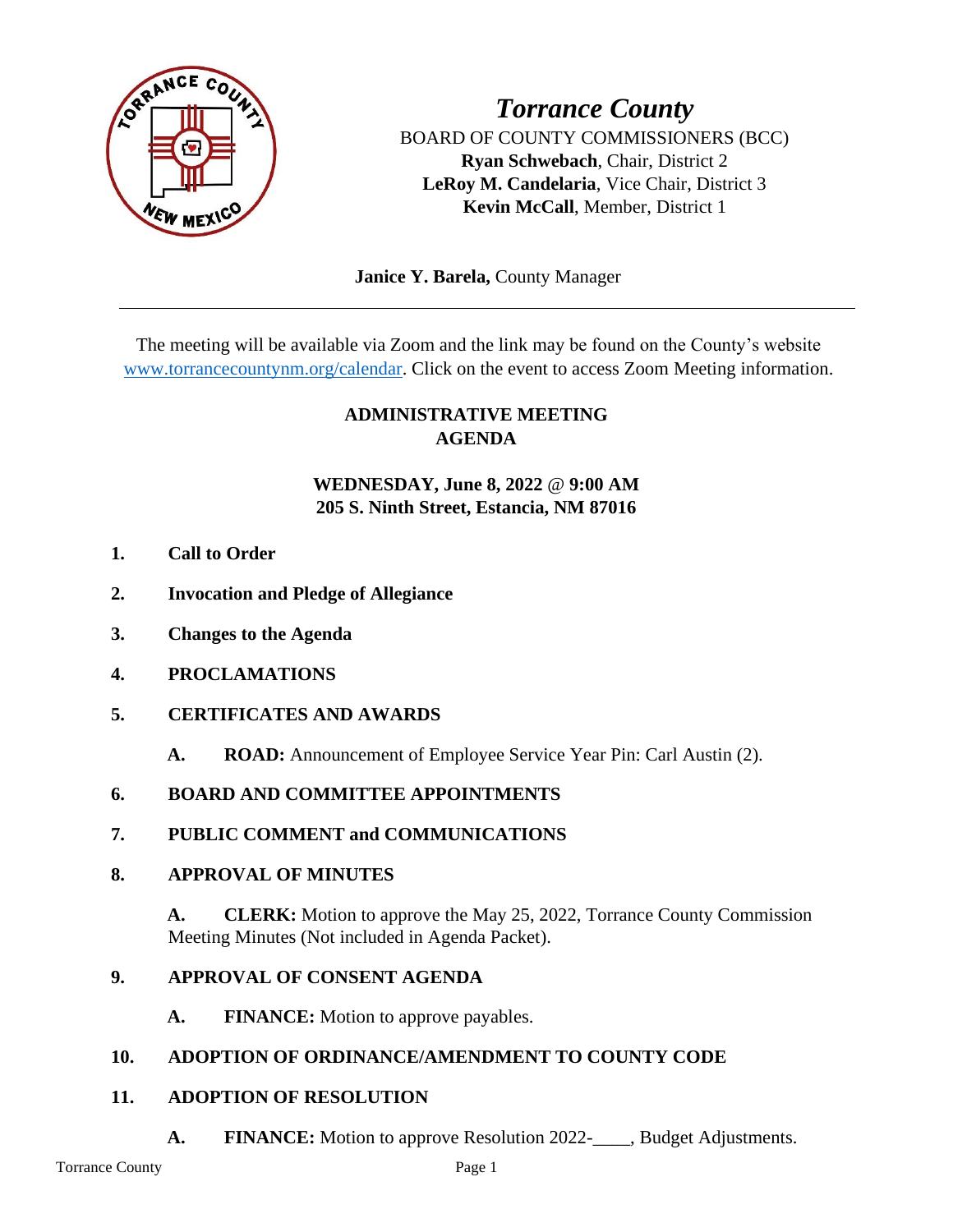**B. MANAGER:** Motion to approve Resolution 2022-\_\_\_\_, Restructure of the Fair Board and Approval of Paid Contractor for Administrative Assistant Services to the Fair Board.

**C. MANAGER:** Motion to approve Resolution 2022-\_\_\_\_, Proclaiming extreme or severe drought conditions and to ban the use of certain fireworks.

## **12. APPROVALS**

**A. PLANNING AND ZONING:** Motion to approve the renewal of Special Use Permit for Special Waste Disposal, LLC's annual application, Public Hearing conducted on May 4, 2022.

**B. GRANTS:** Motion to ratify the submission of the Continuum of Graduation Sanctions (Juvenile Justice Grant) Agreement 21-690-3200-20847-2 increasing grant award for FY23 and FY24 to \$134,694/FY requiring a 40% match of \$53,877.60

**C. DWI PREVENTION PROGRAM:** Motion to approve the LDWI Grant Agreement for FY2023.

**D. SHERIFF:** Motion to ratify the submission of the Law Enforcement Retention Fund application.

**E. MANAGER:** Motion to approve the reclassification of a 911 Dispatcher position to an additional Training/NCIC Coordinator within the Dispatch Center, with salary as specified in the approved FY23 Budget, Dispatch Salary Schedule.

**F. MANAGER:** Motion to approve the cost-of-living increase of \$0.75/hour for the current Training/NCIC Coordinator in Dispatch Center, who, with the approved FY23 Budget, Dispatch Salary Schedule, is slated to only receive an increase of \$0.31/hour.

**G. MANAGER:** Motion to ratify the advertisement of the Finance Director position at the approved FY23 Budget salary.

**H. MANAGER:** Motion to approve the advertisement and hiring of new Human Resources Director at the salary approved in FY23 Budget, prior to current Human Resources Director's impending resignation, to provide opportunity for training.

### **13. DISCUSSION**

**A. MANAGER:** Discussion regarding scope of work for Fairgrounds improvements.

### **B. MANAGER'S REPORT**

### **C. COMMISSIONERS' REPORTS**

1) Commissioner McCall, District 1